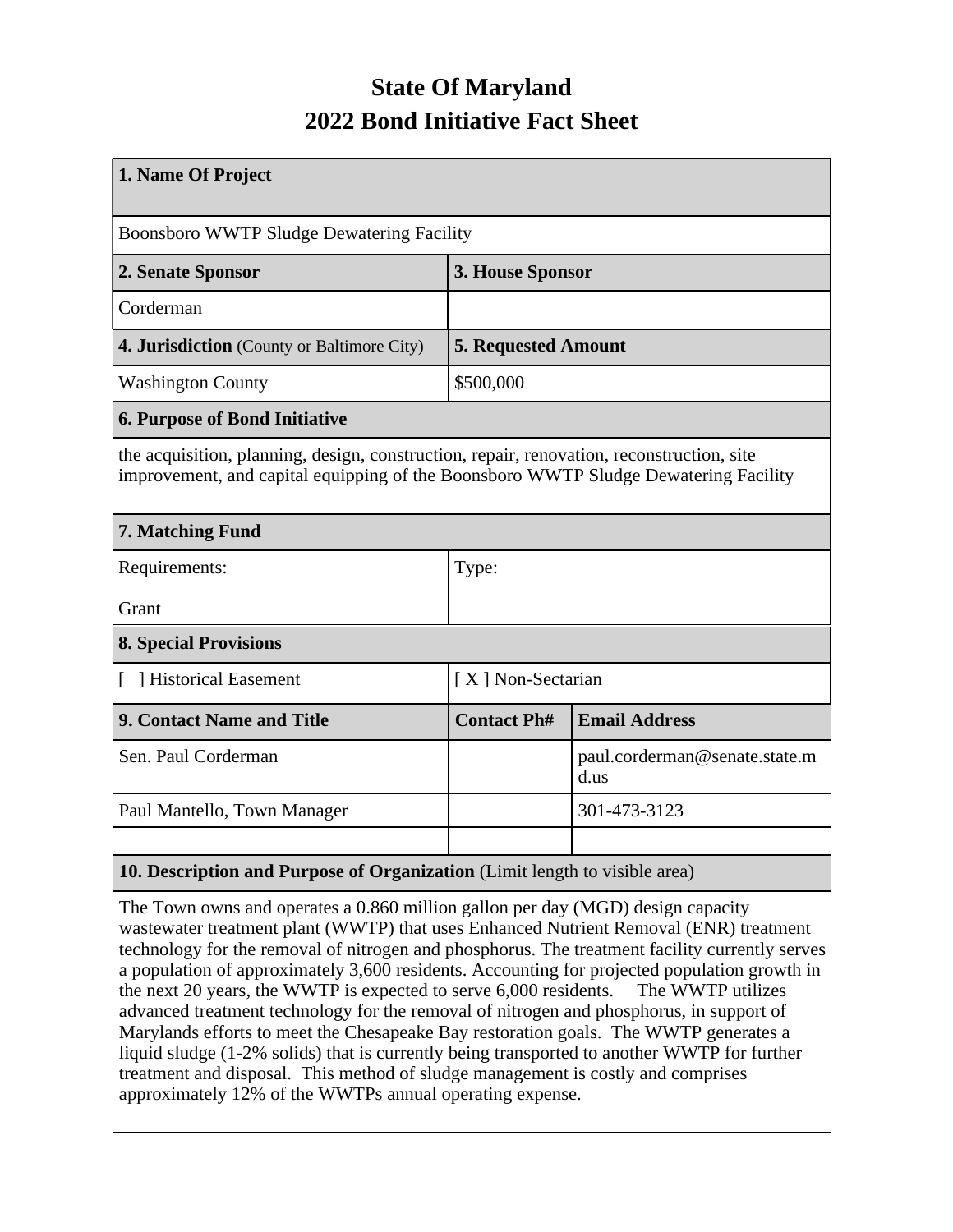## **11. Description and Purpose of Project** (Limit length to visible area)

To reduce the high costs of hauling mostly water and external dewatering treatment, the Town desires to install sludge dewatering press and storage facility. Utilizing a special press to remove much of the water from the liquid sludge, the sludge is pressed into a solid or cake, and stored for later land application, as a fertilizer. By adding a dewatering phase to our wastewater treatment processes, the Town anticipates a 93% reduction in sludge tonnage produced by the WWTP, from the current 7,018 tons of liquid sludge per year, to 468 tons/year of dewatered sludge. This process is expected to reduce the cost of treating biosolids, from approximately \$180,000/year to \$36,000/year; equal to an estimated 10% reduction in wastewater annual operating costs. Additionally, the Town will change its end use protocols to land apply the treated sludge (biosolids) to agricultural land, thus beneficially recycling the material.

*Round all amounts to the nearest \$1,000. The totals in Items 12 (Estimated Capital Costs) and 13 (Proposed Funding Sources) must match. The proposed funding sources must not include the value of real property unless an equivalent value is shown under Estimated Capital Costs.*

| <b>12. Estimated Capital Costs</b>                                     |             |  |  |  |  |  |  |
|------------------------------------------------------------------------|-------------|--|--|--|--|--|--|
| <b>Acquisition</b>                                                     |             |  |  |  |  |  |  |
| <b>Design</b>                                                          | \$130,000   |  |  |  |  |  |  |
| <b>Construction</b>                                                    | \$620,000   |  |  |  |  |  |  |
| <b>Equipment</b>                                                       | \$400,000   |  |  |  |  |  |  |
| <b>Total</b>                                                           | \$1,150,000 |  |  |  |  |  |  |
| 13. Proposed Funding Sources - (List all funding sources and amounts.) |             |  |  |  |  |  |  |
| Appalachian Regional Commission Grant (Awarded, 1/20                   | \$325,000   |  |  |  |  |  |  |
| Town of Boonsboro                                                      | \$325,000   |  |  |  |  |  |  |
| FY23 Bond Initiative Request                                           | \$500,000   |  |  |  |  |  |  |
|                                                                        |             |  |  |  |  |  |  |
|                                                                        |             |  |  |  |  |  |  |
|                                                                        |             |  |  |  |  |  |  |
|                                                                        |             |  |  |  |  |  |  |
|                                                                        |             |  |  |  |  |  |  |
|                                                                        |             |  |  |  |  |  |  |
|                                                                        |             |  |  |  |  |  |  |
|                                                                        |             |  |  |  |  |  |  |
| <b>Total</b>                                                           | \$1,150,000 |  |  |  |  |  |  |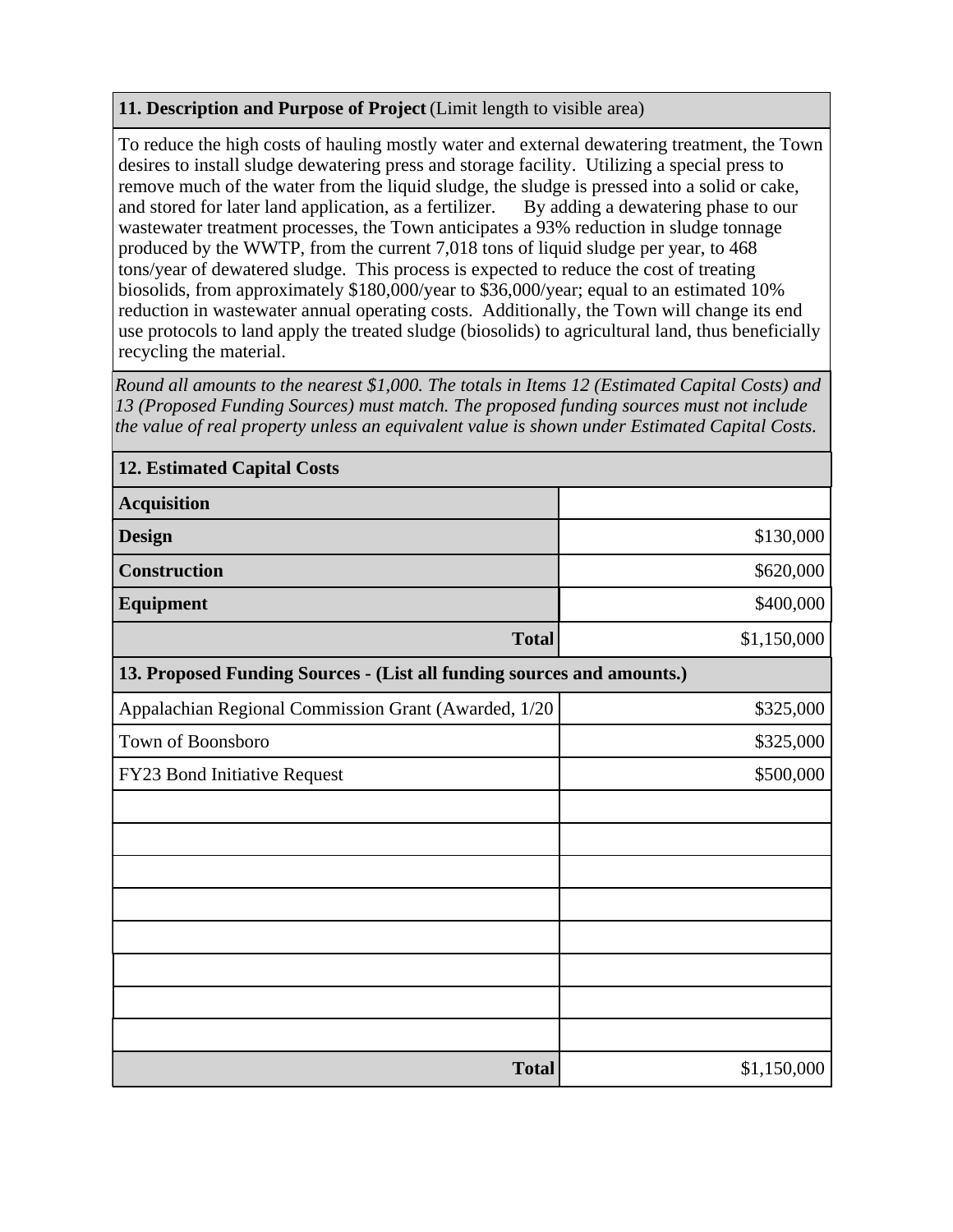| 14. Project Schedule (Enter a date or one of the following in each box. N/A, TBD or Complete) |               |                        |                    |                                                                                         |                                                  |                                                                  |                                       |                                                                                              |  |  |
|-----------------------------------------------------------------------------------------------|---------------|------------------------|--------------------|-----------------------------------------------------------------------------------------|--------------------------------------------------|------------------------------------------------------------------|---------------------------------------|----------------------------------------------------------------------------------------------|--|--|
| <b>Begin Design</b>                                                                           |               | <b>Complete Design</b> |                    |                                                                                         |                                                  | <b>Begin Construction</b>                                        |                                       | <b>Complete Construction</b>                                                                 |  |  |
| 10/01/2021                                                                                    |               |                        | 01/31/2022         |                                                                                         |                                                  | 08/01/2022                                                       | 10/31/2022                            |                                                                                              |  |  |
| <b>15. Total Private Funds</b><br>and Pledges Raised                                          |               |                        |                    | <b>16. Current Number of People</b><br><b>Served Annually at Project</b><br><b>Site</b> |                                                  |                                                                  |                                       | 17. Number of People to be<br><b>Served Annually After the</b><br><b>Project is Complete</b> |  |  |
| 650000.00                                                                                     |               |                        | 3600               |                                                                                         | 3600                                             |                                                                  |                                       |                                                                                              |  |  |
| 18. Other State Capital Grants to Recipients in the Past 15 Years                             |               |                        |                    |                                                                                         |                                                  |                                                                  |                                       |                                                                                              |  |  |
| <b>Legislative Session</b>                                                                    |               |                        | <b>Amount</b>      |                                                                                         | <b>Purpose</b>                                   |                                                                  |                                       |                                                                                              |  |  |
| <b>FY20</b>                                                                                   |               |                        |                    | \$25,000                                                                                |                                                  | <b>Boonsboro Parking Lot</b>                                     |                                       |                                                                                              |  |  |
| <b>FY22</b>                                                                                   |               |                        |                    | \$115,000                                                                               | Keedysville Spring Weir Wall Repair & Renovation |                                                                  |                                       |                                                                                              |  |  |
|                                                                                               |               |                        |                    |                                                                                         |                                                  |                                                                  |                                       |                                                                                              |  |  |
|                                                                                               |               |                        |                    |                                                                                         |                                                  |                                                                  |                                       |                                                                                              |  |  |
| 19. Legal Name and Address of Grantee                                                         |               |                        |                    |                                                                                         |                                                  |                                                                  | <b>Project Address (If Different)</b> |                                                                                              |  |  |
| Mayor & Council of Boonsboro<br>21 N. Main Street<br>Boonsboro, MD 21713                      |               |                        |                    |                                                                                         |                                                  | <b>Boonsboro WWTP</b><br>6927 Monroe Road<br>Boonsboro, MD 21713 |                                       |                                                                                              |  |  |
| 20. Legislative District in<br>2A - Washington County<br><b>Which Project is Located</b>      |               |                        |                    |                                                                                         |                                                  |                                                                  |                                       |                                                                                              |  |  |
| 21. Legal Status of Grantee (Please Check One)                                                |               |                        |                    |                                                                                         |                                                  |                                                                  |                                       |                                                                                              |  |  |
| <b>Local Govt.</b>                                                                            |               |                        | <b>For Profit</b>  |                                                                                         | <b>Non Profit</b>                                |                                                                  | Federal                               |                                                                                              |  |  |
| [X]                                                                                           |               |                        | $\lceil \; \rceil$ |                                                                                         | $\lceil \; \rceil$<br>$\lceil \; \rceil$         |                                                                  |                                       |                                                                                              |  |  |
| 22. Grantee Legal Representative                                                              |               |                        |                    |                                                                                         |                                                  | 23. If Match Includes Real Property:                             |                                       |                                                                                              |  |  |
| Name:                                                                                         | Paul Mantello |                        |                    | <b>Has An Appraisal</b><br><b>Been Done?</b>                                            |                                                  | Yes/No                                                           |                                       |                                                                                              |  |  |
| <b>Phone:</b>                                                                                 | 3014733123    |                        |                    |                                                                                         |                                                  |                                                                  |                                       |                                                                                              |  |  |
| <b>Address:</b>                                                                               |               |                        |                    |                                                                                         | If Yes, List Appraisal Dates and Value           |                                                                  |                                       |                                                                                              |  |  |
| <b>Boonsboro Town Hall</b>                                                                    |               |                        |                    |                                                                                         |                                                  |                                                                  |                                       |                                                                                              |  |  |
| 21 N. Main St.<br>Boonsboro, MD 21713                                                         |               |                        |                    |                                                                                         |                                                  |                                                                  |                                       |                                                                                              |  |  |
|                                                                                               |               |                        |                    |                                                                                         |                                                  |                                                                  |                                       |                                                                                              |  |  |
|                                                                                               |               |                        |                    |                                                                                         |                                                  |                                                                  |                                       |                                                                                              |  |  |
|                                                                                               |               |                        |                    |                                                                                         |                                                  |                                                                  |                                       |                                                                                              |  |  |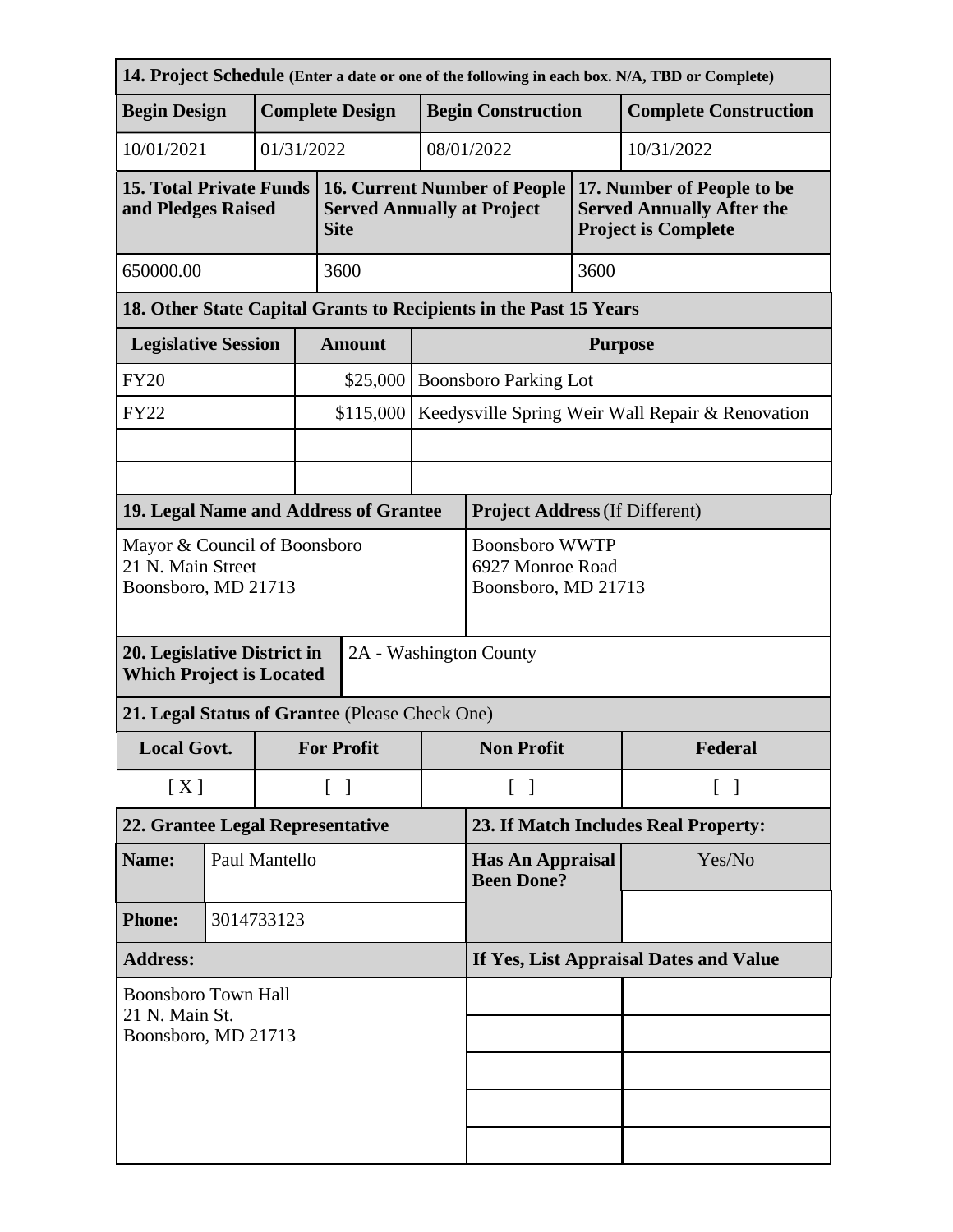| 24. Impact of Project on Staffing and Operating Cost at Project Site                         |                                                                                      |                          |                                           |                                           |                                             |  |  |  |  |
|----------------------------------------------------------------------------------------------|--------------------------------------------------------------------------------------|--------------------------|-------------------------------------------|-------------------------------------------|---------------------------------------------|--|--|--|--|
| Current # of<br><b>Employees</b>                                                             | Projected # of<br><b>Employees</b>                                                   |                          | <b>Current Operating</b><br><b>Budget</b> |                                           | <b>Projected Operating</b><br><b>Budget</b> |  |  |  |  |
| $\overline{4}$                                                                               | $\overline{4}$                                                                       |                          | 1488623.00                                |                                           | 1353283.00                                  |  |  |  |  |
|                                                                                              | 25. Ownership of Property (Info Requested by Treasurer's Office for bond purposes)   |                          |                                           |                                           |                                             |  |  |  |  |
| A. Will the grantee own or lease (pick one) the property to be improved?<br>Own              |                                                                                      |                          |                                           |                                           |                                             |  |  |  |  |
| B. If owned, does the grantee plan to sell within 15 years?<br>N <sub>o</sub>                |                                                                                      |                          |                                           |                                           |                                             |  |  |  |  |
| C. Does the grantee intend to lease any portion of the property to others?<br>N <sub>o</sub> |                                                                                      |                          |                                           |                                           |                                             |  |  |  |  |
|                                                                                              | D. If property is owned by grantee any space is to be leased, provide the following: |                          |                                           |                                           |                                             |  |  |  |  |
|                                                                                              | <b>Lessee</b>                                                                        | <b>Terms</b> of<br>Lease | Cost<br><b>Covered</b><br>by Lease        | <b>Square</b><br>Footage<br><b>Leased</b> |                                             |  |  |  |  |
|                                                                                              |                                                                                      |                          |                                           |                                           |                                             |  |  |  |  |
|                                                                                              |                                                                                      |                          |                                           |                                           |                                             |  |  |  |  |
|                                                                                              |                                                                                      |                          |                                           |                                           |                                             |  |  |  |  |
|                                                                                              |                                                                                      |                          |                                           |                                           |                                             |  |  |  |  |
|                                                                                              |                                                                                      |                          |                                           |                                           |                                             |  |  |  |  |
|                                                                                              |                                                                                      |                          |                                           |                                           |                                             |  |  |  |  |
|                                                                                              | E. If property is leased by grantee - Provide the following:                         |                          |                                           |                                           |                                             |  |  |  |  |
|                                                                                              | <b>Name of Leaser</b>                                                                | Length of<br>Lease       | <b>Options to Renew</b>                   |                                           |                                             |  |  |  |  |
|                                                                                              |                                                                                      |                          |                                           |                                           |                                             |  |  |  |  |
|                                                                                              |                                                                                      |                          |                                           |                                           |                                             |  |  |  |  |
|                                                                                              |                                                                                      |                          |                                           |                                           |                                             |  |  |  |  |
|                                                                                              |                                                                                      |                          |                                           |                                           |                                             |  |  |  |  |
|                                                                                              |                                                                                      |                          |                                           |                                           |                                             |  |  |  |  |
|                                                                                              |                                                                                      |                          |                                           |                                           |                                             |  |  |  |  |
| <b>26. Building Square Footage:</b>                                                          |                                                                                      |                          |                                           |                                           |                                             |  |  |  |  |
| <b>Current Space GSF</b>                                                                     |                                                                                      |                          |                                           |                                           |                                             |  |  |  |  |
| <b>Space to be Renovated GSF</b>                                                             |                                                                                      |                          |                                           |                                           |                                             |  |  |  |  |
| <b>New GSF</b>                                                                               |                                                                                      | 12000                    |                                           |                                           |                                             |  |  |  |  |